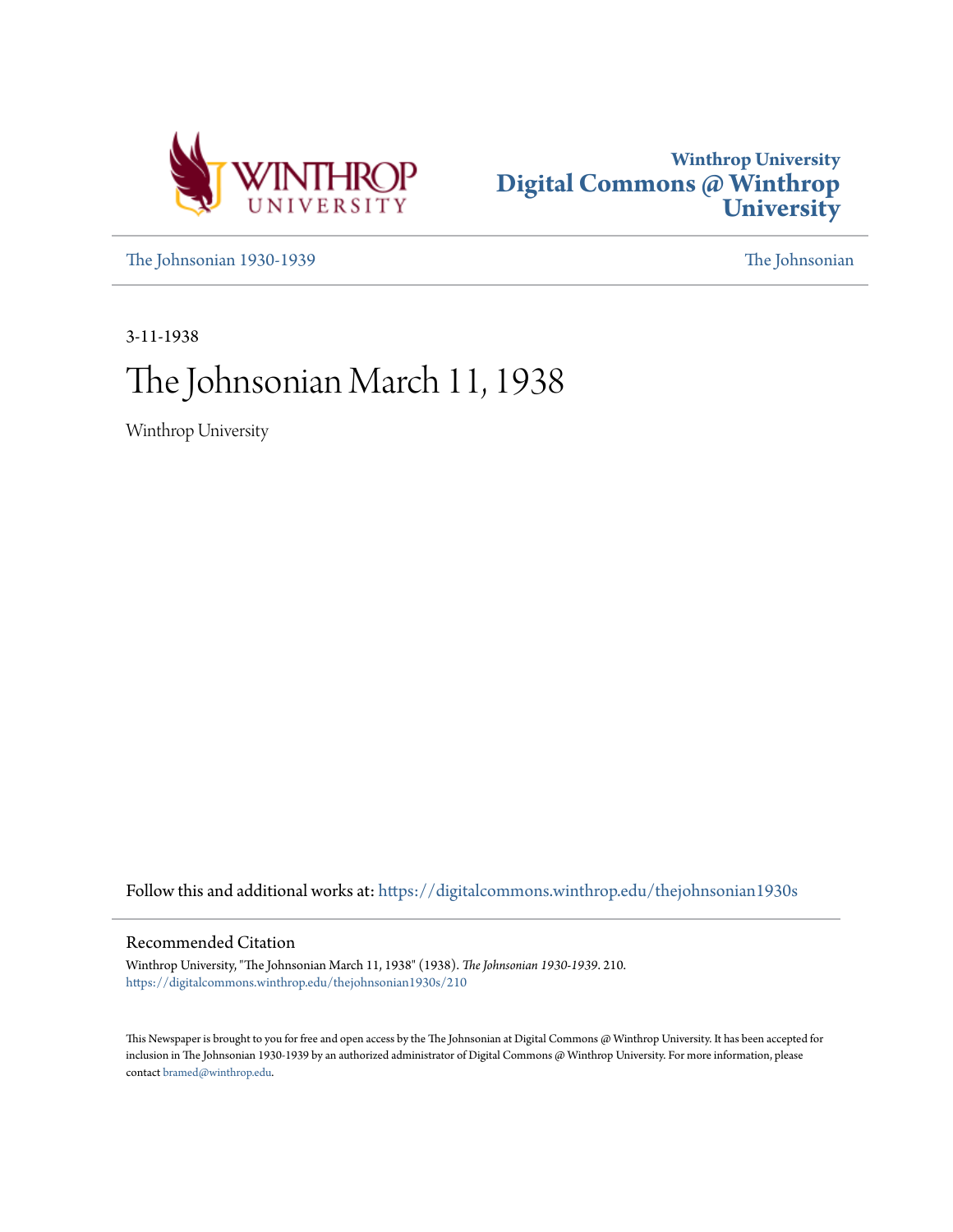Artists Are Among Us-Hear Them At **Senior Recitals** 



THE OFFICIAL PUBLICATION OF THE STUDENT BODY OF WINTHROP COLLEGE ROCK HILL, SOUTH CAROLINA, FRIDAY, MARCH 11, 1888

Vote Wisely, Winthrop Your Ballot May Be The Deciding One

**SUBSCRIPTION, SLAD & THAN** 

## **Student Government and Y.W.C.A. Nominees Announced** Columbia High Nominees To Be Voted On Tuesday Directs Mu

**MARY BARNES** 

# **Editorial Asides**

**VOL. 18, NO. 18** 

It is odd to be writing this o umn, to be doing any one of the in order to get out a paper -and not to see the ne re fors pround.<br>The new staff men

The new start members of a gap and capable group bot it.<br>Is going to be a long, long time before we stop minimig throws of your who stopped by and<br>The we stop minimig throws estions.<br>The shead "Angthing I can do to holder" se we have fond memories way things were before.



ALICE WILLIMON

**Latest Styles of** Dames and Debs

Fifty-five angieles indices of the prince and the prior of the name of the same interest and the state of The Shannes in the state of The Shannes and The Shannes and The Shannes of The Shannes and The Shannes and The Shan

**O'Dell and Campbell Presented Tonight** 



Masquers Present

# In the 50 years of the Columbia<br>public schools, there have been only<br>four superintendents: Dr. Johnson;<br>Ernest S. Dreher. for whom the new high school now under construction will be named: Dr. W. H. Hand and A. C. Flora, present superin

tendent.<br>The change will be effective a<br>the beginning of the 128-39 tem<br>In September, Mr. Flora announce

**Renamed to Honor** 

Dr. D. B. Johnson

Winthrop's Founde

1st Superintendent<br>Columbia Schools

renamed D. B. Johnson mass<br>school in commenceation of the<br>public schools and founder of Win<br>throp college, by the board of trus

ees of the city public sel<br>In the 50 years of the

umbia high school has been<br>sed D. B. Johnson high

# **CHAPEL SPEAKER**

From the state in the specific state of the specific state of the specific state of the state of the state of the state of the state of the state of the state of the state of the state of the state of the state of the sta **REHEARSALS OF ENTIRE JUNIOR FOLLIES BEGIN** 





An inter-collegiate telegraph An inter-collection teleprophe del a Pi Theta, national henorary eliteric Culler.<br>
The Winther reserves to be approposed Beta Pi Theta, national henorary eliteric culler<br>
the the Winther avevent girl's col-<br>
Cummings Talk

thus performance of the metals will be obtained that a second Hall, a subsequently a set of the competitive schedule and the results of the competitive schedule is a set of the competitive schedule in the competitive sched

The Peacity committee on Student Affairs, has approved by<br>virtue precommendations passed by the Senate, Pebruary 23, 160<br>downtaries during precide to chose ratio period be observed in Prushman<br>dominaties during second sen

This. The Paculty committee approved the rules reporting film<br>date, with a slight change in time, the rule to read as follows:<br>Similarly Similarly committee parameter parameter parameter and this approves on the superpara

# **Elections Tuesday Will** Decide 1838-29 Leaders of **Two Student Organizations** Anderson Names<br>Benson, McCollu

O'Dell Names Ross, Tilghman To Run<br>As Her Successor

**Barnes Also In Race** Nominees for presidency of Two rising seniors, Eliza

Two rising seniors, Eliza Nominees for presidency of Ross, Society Hill, and Anne the Student Government associated Tulyhman, Marion, were an-iclation for 1938-39 were announced as ancelidates for incomed at a meeting of

sociation for 1193-30 and the 16y principle accounts are a more than the selection and the matrix and the matrix and the selection of the original and the matrix and the selection of the selection and the selection of the

All faculty members and officers of Winthrop college and Training School are invited to recylins of the D. A. R. of the conference Members conference Members of the D. A. R. of the official of the original of the original



the recital.<br>
The recital spectrum is a mass and the function of the Undeled Damphiers of C<br>
member dependence are presented in University Wilson, jumber dependence<br>
number dependence are presented in Elizabeth Wilson, ju

# EXIDENTS ARCHIVE ARE IN THE PROSESS CAR IN THIS IS a set of the same of the same of the same of the same of the same of the same of the same of the same of the same of the same of the same of the same of the same of the s

McCollum Names Committee For<br>Class Production

Kathryn McCollum, junior class

resident, announces that work on

is and agrees that is presented to the profession of the conference in the season between the season of the benefit of the seales to the line of the seales of the benefit is and a season of the seales of the seales of the

**PLIZA ROSS BETA PI THETA** Winthrop Swims In **First Intercollegiate GIVES COMEDY** Meet On March 22 **LAID IN CHINA**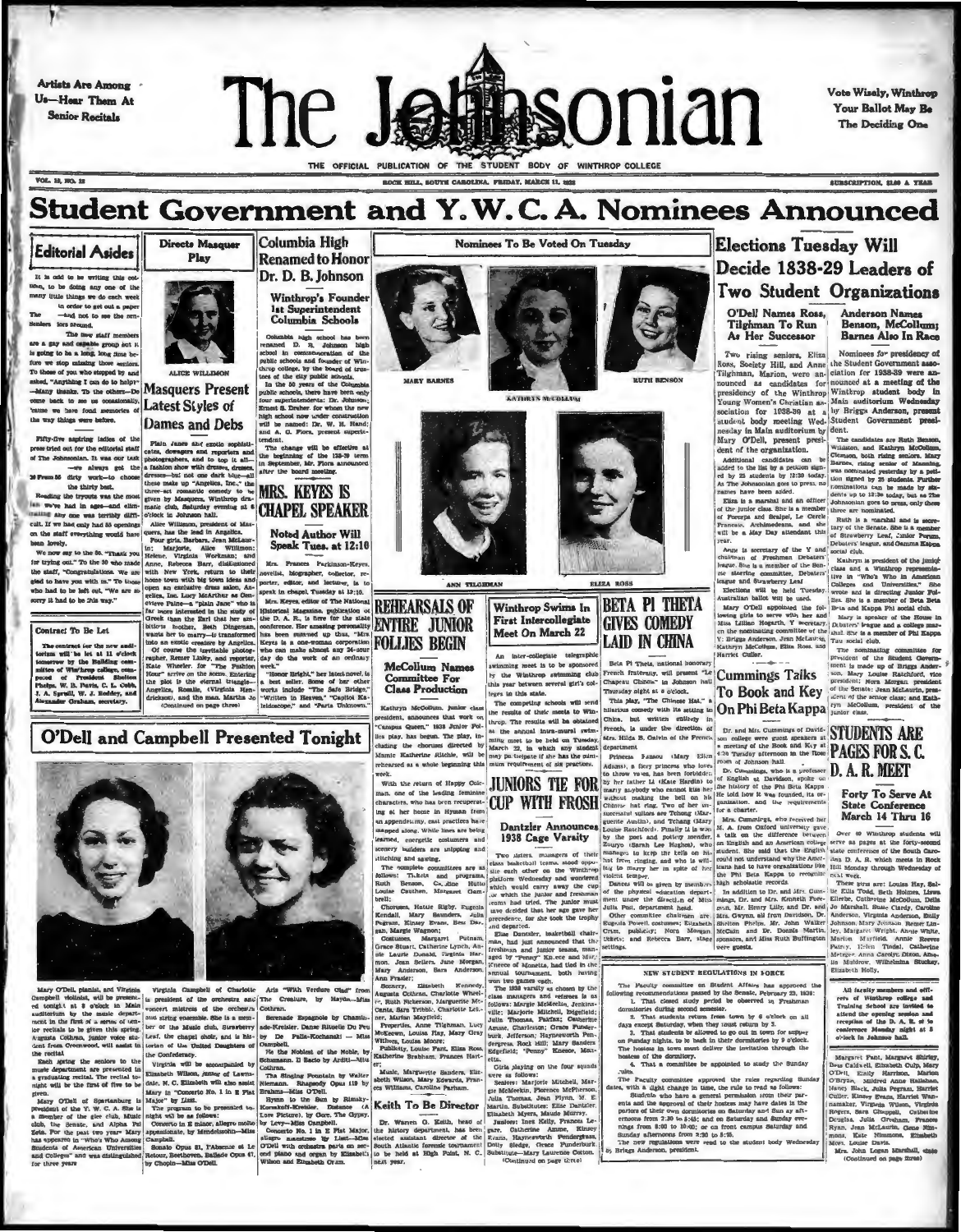Winthrop Day By Day



hence to the Hall de Minard, and to must<br>rer the state of war in China, and the drassply of water in the state of California ck, and to avert the cranium to the<br>Alexander Pops" (Was unable to "Life of Alexan m anything of his loves, however; To expenses on now sevel, nowever, To<br>an, commoquently, to air my views on<br>remarkable fellow, but, somehow, they<br>quite came down to earth.

To Carnegie's Endowment to acknow<br>he literary efforts of Canada's John Bo the literary efferts of Canada's John Buchini, and the main state and the<br>resonance and the control of the control of the control of the control<br>of the control of the control of the state of the state of the<br>state of the

and the state of the state of the sea and the state of the state of the state of the state of the state of the state of the state of the state of the state of the state of the state of the state of the state of the state o

footwear.<br>**agention From Scribner's:** Lend an ear to<br>ars Hubbell Rebinson and Ted Patrick<br>helr unique interpretation of Jello's Jack<br>ny, in the March i suse of the same. (It's hit m

more than medio.ve.)<br>aghts While Sunning:

The reedical world contends that music is<br>trand for colds-and I might add that the he median world content on<br>the first nume is a match of red content in relative couples.<br>And for colds-and I might add that the set is religivered<br>in for compared that contents would have the first property content<br>in the

his ameniton.<br>
a multi-norms more brwitching when it and somes from a grave income.....Modern we<br>should do shand up for themselves-in public convergances-and after-while the "gentleman"<br>stages a sit-down strike...........

thinks.<br>The turious enough to like to know just<br>what occupies the minds of these unfortunate propie about to dive off a bridge after<br>scratching their farrwell message . . . Oh to

ionne<br>
inguist here!<br>
alt Definition—Modern Mesle: The kind<br>
is puth the "dir" in dianer and takes the<br>
is puth the "direct fraction" in the fact that<br>
so more. It<br>
condities the accompaniment for<br>
""thinks the accompanime

est" ont of restaurant (And the fact that is control. The formula transfer beautiful to a more. It is control. The accompaniment for the simulation of the state of the state of the parameter  $\frac{1}{2}$  which is the paramet



arrivals at the Winthrep Carnegie arrivals at the wanning camegor<br>shihin the last week are as follows.<br>New Alcott; Armstrong, Shakespeare<br>Nay Alcott; Armstrong, Shakespeare<br>#; Armstrong, Makers of the Nine**ba** 34 ፝፟፟፟

nany; Arme<br>(ik Century;<br>abom, Modis ral Manners for the Young; Rabess, Medium Manamy for the Young<br>Rarveys, Sovitann Lalandy, Benton, An Art-<br>Rarveys, Sovitann Lalandy, Senton, An Art-<br>Rarveys, Sovitann Lalandy, Ser-Education; Reparting Lendon<br>Reparting Lendon, Landon Lendon<br>Rabess, B

sh, Freshyterian Pirate; DeLaMare,<br>ut Year; Doust, Drawing Lessons for titch, Pre

M;<br>Perhidden Road; Frehman, Encore;<br>Perhidden Road; Frehman, Encore;<br>Man, Bread, and Destiny; Fylcman,<br>Konkry; George, The Adult Micor;<br>A, The Romance of Astronomy; Gul-Forbidine  $1.756B$ 

Orondal, Tre Rosamere of Azirenomy; Gui-Banam, Shekhan, Tre Rosami, Shekhan, Ing Chann, Shekhan, Ing Channel Bandari Tre Organization of Annual Bandari Tre Organization of Annual Bandari Tre Channel Bandari Tre Channel Ban

Home; McMinister (McMinister McMinister (McMinister College, 1981)<br>Ifaraon Davis;; Moruti Holyola College, 1989–1981<br>Asia onomy for Kweyelon College; 1989–1981<br>; doulisern Baptista; 11187, Complete<br>; doulisern Baptista; 11

ng, Education and Secial Trends;<br>vet Historic Animals; Starkia, Luigo<br>c: Stoney, Charleston; Analesa and

**REPORTERS: Annie<br>Laurie Donald, Annie<br>Laurie Sturkey, Elizabeth** Editorials Laurie Sturkey, Elizabeth<br>Ballenger, Margarque Blan-<br>ten, Margarque MeMillan, The Johnsoni ton, Margaret McMillion,<br>Sara Roogen, Harriet Wan-<br>best Rogers, Harriet Wan-<br>namaker, Harriet Karnet<br>Eleanor Fasworth, Viergaret<br>Eleanor Fasworth, Viergaret<br>Eleanor Fasworth, Viergaret<br>Eleanor Fasworth, Viergaret Edith G

Elizaber Francusch, When **The School and School and School and School and School and School and School and School and School and School and School and School and School and School and School and School and School and Scho** 

PHOTOGRAPHER<br>ASSISTANT<br>CARTOONIST Culpepper.

## WITH A YEAR AHEAD OF US-

With a year of weekly Johnsonian. riture is you and the planned, and edited ahead of us, we dedicate thus, our first one, to the past staffs of The Job

They, our predecessors, have already<br>decided our major policies. These we<br>will follow because we would be making a mistake not to follow them. The time -"The Johns honored creed sonian want to merit a reputation for accuracy, to meant a separation and calculate in covering<br>the Winthrop campus" expresses all<br>that we could want to do or hope to do. As it has guided ten staffs before us, so<br>will it be the "Golden Ru's" of the 1938 Johnsonian staff.

Those other staffs have determined anse once statis include for us;<br>they have maintained professional standards of excellence that we, almost novices at the game of journalism, are<br>determined to pace. Ours is the task, celement to pace. Consequence and then, of keeping a good newspaper good<br>and this is our fondest hope-of making a good newspaper better.<br>We want to express campus opinion,

yes-This is your newspaper, you 1,470 girls in blue. We want to make Winthrop a more ideal school. Surely, Winthrop is our sehool. The Johnson's were<br>therefore, is a service institution, and<br>with that idea in mind always, we greet you, Winthrop readers.

### **GREEN TABLE-USED CAR** WEEK-WINTHROP!

The Joses Ballet . . . personnel from 12 European countries . . . a green table<br>. . . dancers from Germany, from Engtion 59 class watch lantern slides of<br>Grecian life and culture thrown on a

Speaking of the latest reminds us<br>the questionnaires being circulated<br>the Davidson magazine, Scripts and<br>canks. The lade seem to be veddy<br>ddy interested in what we think Praching The Index second to use veckly, the<br>strained in which we think we chiral and the strain in the tem nervel.<br>All model in the strain increase that we chiral model and the strain per well-dense. (Nermonal-begrave<br>an

ta, but of cour



the only way.

BY TLIZABETII BALLENGER | hikes, and rowins. A wardey of en-<br>That start is the Same of the 1 didn't terminater to make the first day<br> $\eta$  in the first dependent of the first dependent of<br> $\eta$  is the high party interaction

EDITORIAL COUNCIL

**BUSINESS MANAGER** 

countries unneen so trage and the specific spectro-spectro-twenty years had taught a

So Germans and Englishmen on the

Winthrop stage joined their bands and their bodies, their minds and their pray-

their bodies, their minds and their pray-<br>ers in one dramatic appeal for interna-<br>tional peace. They meant that dance<br>tional peace. They meant that dance<br>which their wholes outs,  $\alpha$  gradies<br>where, of profiteers, and of w

National Used Car Week-a speaker

National Used Car Week--a speaker<br>over the national hookup for fifteen minutes Sunday night-Pords, Pack-<br>ards, Pontines, and Plymouths--all pro-<br>ards, Pontines, and Plymouths--all pro-<br>mediag harmonically a program for ge

same Plymouth corporations realizing<br>that the American market-the only<br>market-is 'looded. Something must be

wide calamity. They have found

A Winthrop classroom in Kinard hall<br>-pupils in Miss Pattie Dowell's Educa-

*wake* wars.

saving.

THE JOHNSONIAN

land, from Hungary, from Denmark,

screen hy Dr. Donnis Martin, head of the ancient languages department. and Poland dancing in deadly across

the ancient languages or<br>parameters in comparison of this strenuous, diasatrous-in-its-in-<br>of this strenuous, diasatrous-in-its-in-<br>terminity competition between each available every department—a feeling of mutual<br>help yo were alarmingly weak, the ladder was worth little. It took a jong time, but we have found the better way.

1,470 Winthrop girls pursuing 1,470 different courses courses crossing,<br>courses tangled, courses conflicting-<br>but all eventually headed in the same general direction general direction-each girl probably<br>unconscious of how much she could<br>uely the others-each girl missing sad-<br>ly what the others could give her. And when, and only when, we do realize-as local forces have realized-the better way of success through cooperation, can<br>we really begin to accomplish the thousand and one things we want to accom

YOU HAVE A VOTE-USE IT!

These Winthrop is going to the pula. Usually when Winthrop gets ready to choose its leaders for the community in the community of the community of the community of excelling weak of the reading section is high-grade, exception Whether you realize it or not, e

individual voter-freshman or senior,<br>from Pickens or Parris Island, English<br>or commerce 'tis no matter-bas an or commerce us no masser-pas an<br>enormous personal responsibility. She<br>must see that her choice has already



Winthrop College

Featuress

ugrula Kendall, M. NCLL<br>
Leulse Fant Suberrigina Pree (recular sections) .<br>
Leulse Fant Suberrigina Pree, By Hall<br>
Mirrethine Rates as Applets<br>
Fincence Lawison, Aind - \$1.00 Per Year Lunn, Amelia Moldrow,<br>Eluzabeth Fuller, Mary<br>Hayes Calhoun, Clara<br>Webh, Ann Willings, Se-Luma,<br>Luma,<br>Eluzab Meris Lott, Margie Denny

> been nominated. If not, she mu that she gets nominated. And if our Mias W. C. Voter has no choice, she must set shout in a most methodical, conscientious way toward procuring<br>one. Finally on Tuesday she must get a<br>ballot and vote for her choice—once.

> ballot and vote for her choice-once.<br>
> In looking over the field to decide how<br>
> to cast your vote, don't let yourself be<br>
> swayed by noisy, bragging politicians.<br>
> We haven't seen or heard of any "dirty ve a mavoit seem or mearu or any "dinday politics" yet, but along about Monday<br>night these soap-box orators will be<br>running wild. They always do.

Mostly they'll be running over the<br>freshman dormitories. (Freshmen usu-<br>ally promise votes easily...) You 600<br>mail molecules and molecules and now any promises votes easily. You contained the theorem that you have the power to decide any election you want to. Frequently four or five of your votes do give a girl her<br>office. Since you don't know the candidates as well as the upperclassmen, be<br>careful that you pick the right girl-the girl you want to lead you, the girl you want to represent Winthrop.

want to represent wintarny,<br>the elections come out, the winner will stand for Winthrop to<br>the outside world. She should be worthy<br>of Winthrop and she should be under<br>by Winthrop—by hundreds of Winthropians

She will have neither qualification if see will have netture questions rout it?<br>She will be nothing except a "figure head<br>whose friends made the most promises

whose friends made the most promises the<br>for her." (And on the eve of an election, politicians will promise anything.)<br>So, value your vote, weigh it serious.<br>So, value your vote, weigh it serious.<br>y, use your own opinions,

You have a vote-use it!



mon friends and acquaintance

tatul p. Bert Marsh, senior from Edgediaid, Bert Marsh, senior from EquelBest, the<br>space and the commenter this relation of the comments are: Leal<br>the relation of the comments are: Leading Marsh, Lucille Rivertes, Pagnity Melch,<br>Lucille Rivertes, Pagnity Walding, An to Kennedy, Tootsie McKo

Advertising Manage<br>Sara Shies Corolation Manager **Helen** Moore Avaiatan

**BUSINESS STAFF** 

stes: Rose Cr.

I thought it might be fun campusing the campus back through the years; want to go<br>along?<br>We find that our nisters of 1995 felt the same about tnings as we do today. Here's

mac.

'n

*Margaret* 

Nothing to do but sindy,<br>Nothing to wear but blue.<br>Mojhing to out but hand,<br>In that cuough for you?

Nothing to tell but jobs<br>Where peints are hard to<br>Nothing to hear but signation and the nt la sea

There was also a story in one of the issues

"She got into the buggy, assted ber-<br>self, and adjuded her skirt. John type, sohn neems to have heeln popular even<br>then! please up the refera and spoke to the thin in please up the role and spoke the<br>then is the horse. Tu

It ended like this:

 $^\circ$ 'Yes, John, I will marry you. Mother says you will make a good hunband, and Falker likes you, too.<br>''John was overcome — he bent and ''John was overcome — he bent and kissed her hand, murmering, 'You've too

seed to me'."

How's that for a nice love story?

In the 1915-1916 catalog we find some interesting pictures, also some amusing state<br>ments. Among them were these:

A student wearing eye-glasses<br>bring two pairs so that in case of<br>accident, work need not be delayer

"Parents are requested not to send<br>heir daughters boxes of anything to ea<br>xcept fruit. The fare is such as needs no supples

Looking over The Journal for June, 1939,<br>we found these paragraphs in the exchange

"The Clemeon Chronicle would prove more interesting had more stories been<br>published. "For itis Country," the only stary in the taute is good. War has done<br>much for us and among the greatest<br>benefits is the recognition of

deeds.<br>The description is the last edition of The<br>Chronicle to your failen heroes was a<br>beautiful thought. We, too, wish to houtor<br>the Clienson men to whoin you have<br>paid tribute -- those who have given

In one of the 1920 Journals we find an account of a track meet in which four world<br>records were broken. There was also a sentence reading. "One of the features of the

troop reasons, "one on tas seatures or tree state functions of the absent and place of the state Rood calc function and Blagk Corpa." Cood calc Drum and Blagk Corpa:<br>with their bright uniforms. Til bet they gave the Clemag

Then taking quite a jump we come up to<br>124 where we find in The Johnsonian:

CAMPUS THEME SONGS

Public Speaking: Pabdon mah Sathu

annes apassant : rasson man seurer<br>Biblet Fm Ne Angel.<br>Flyslod Ed: Yea're a Bullder Upper.<br>Flysloduzy: Did Yea floyr Ble a Dream

Last weekend, at home: So Many

Also these were too enod to pass un:

CRITAROOD AMERICANS

Dr. Phelps-A lecemelye englessr.<br>Dr. Martin-A tragese artici.<br>Miss Bell-A tragese artici.<br>Miss Bell-A knight is shelog arms<br>Mr. Magglois-To drive a fire truck.

1915 came out with the most famous of

"I just tore this page out of the ency-<br>lopacella, Miss Dacus. I hope you don't

"Ob, hiles Hall, I've decided to change<br>my major from English to physical edu-

And now beck to our own campus of to-"In the putrition class there are son<br>Of course they keep them in cases

ents.<br>Now one little fallow (poor little thing)<br>Didn't eat his vitamins so he took a fling

Now he reposes in the ground, and the class bemonne his death medium-

We suggest adding

mind."

ed at her desk in the se

d up

as Iva Bi

m one of the many things she

rv's off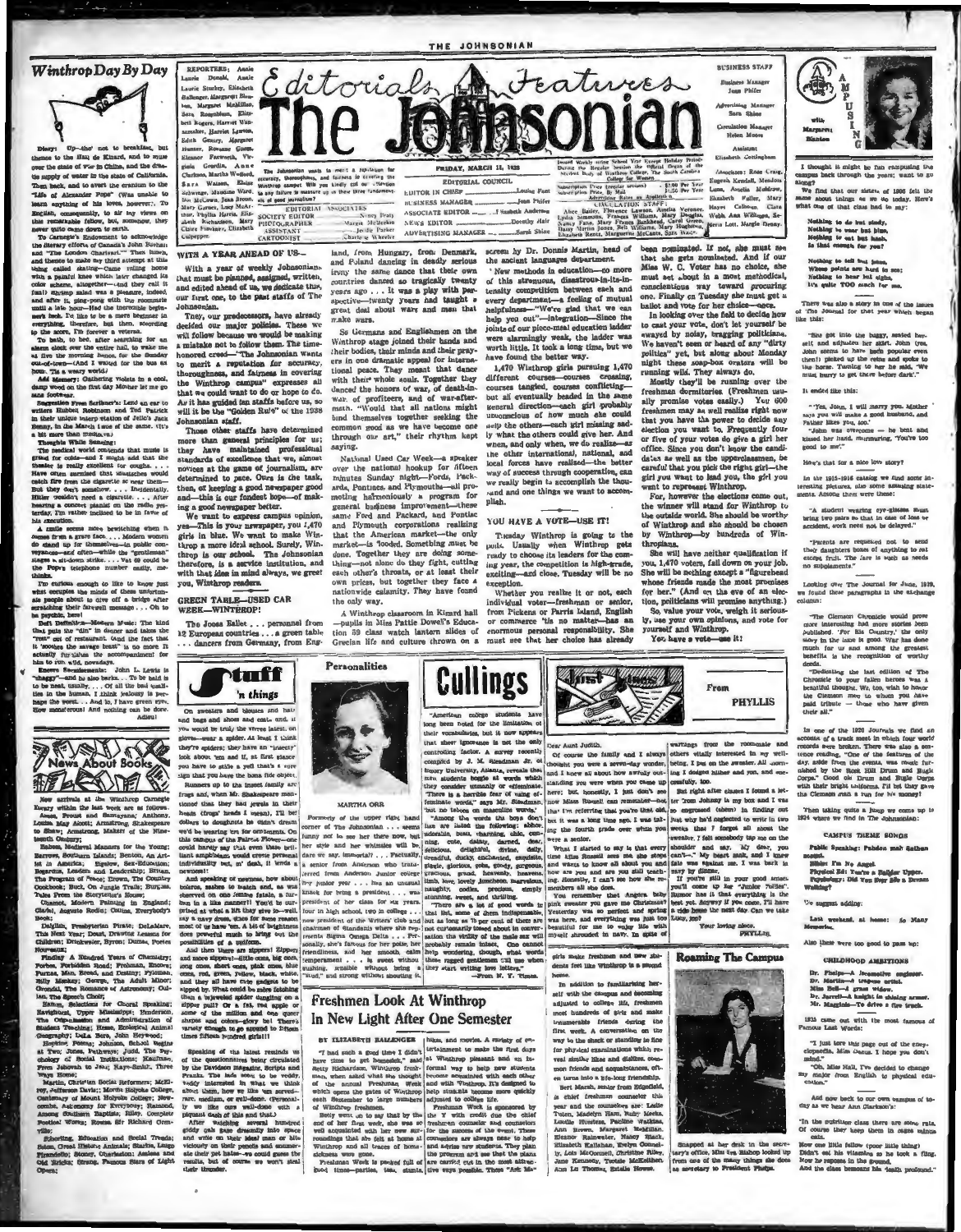